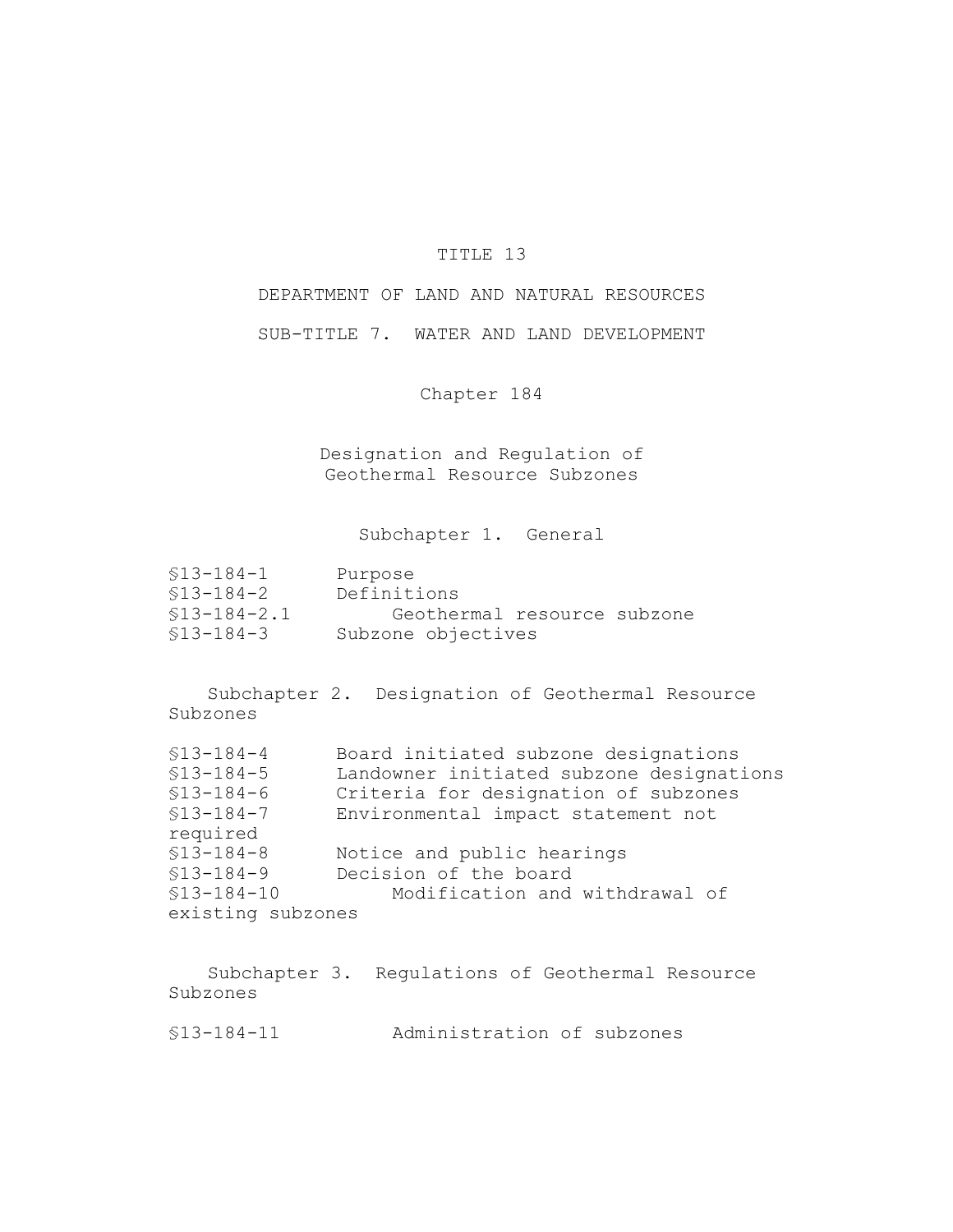## Subchapter 1

General

§13-184-1 Purpose. The purpose of this chapter is to establish guidelines and procedures for the designation and regulation of geothermal resource subzones for the exploration, discovery, development, and production of geothermal resources for electrical energy production and distribution within conservation, agricultural, rural, and urban districts. These guidelines and procedures are intended to assist in designating areas which have potential for geothermal resource development for electrical energy production and which have an acceptable balance of the relationships of geothermal development to uses allowed in the land use classifications, to present uses of surrounding lands, to potential benefits and impacts. [Eff. SEP 6 1984] (Auth: HRS §205-5.1) (Imp: HRS §205-5.1)

§13-184-2 Definitions. As used in this chapter: "Appropriate county authority" means the county planning commission unless some other agency or body is designated by ordinance of the county council.

"Board" means the board of land and natural resources.

"Chairperson" means the chairperson of the board of land and natural resources or a designated representative.

"Department" means the department of land and natural resources.

"Geothermal development activities" means the exploration, development, or production of electrical energy from geothermal resources.

"Geothermal resources" means the natural heat of the earth, the energy, in whatever form, below the surface of the earth present in, resulting from, or created by, or which may be extracted from such natural heat, and all minerals in solution or other products obtained from naturally heated fluids, brines, steam and associated gases, in whatever form, found below the surface of the earth.

"Geothermal resource subzone" means any area designated by the board as provided in this chapter for use of geothermal resource exploration, development, or production, of electrical energy from geothermal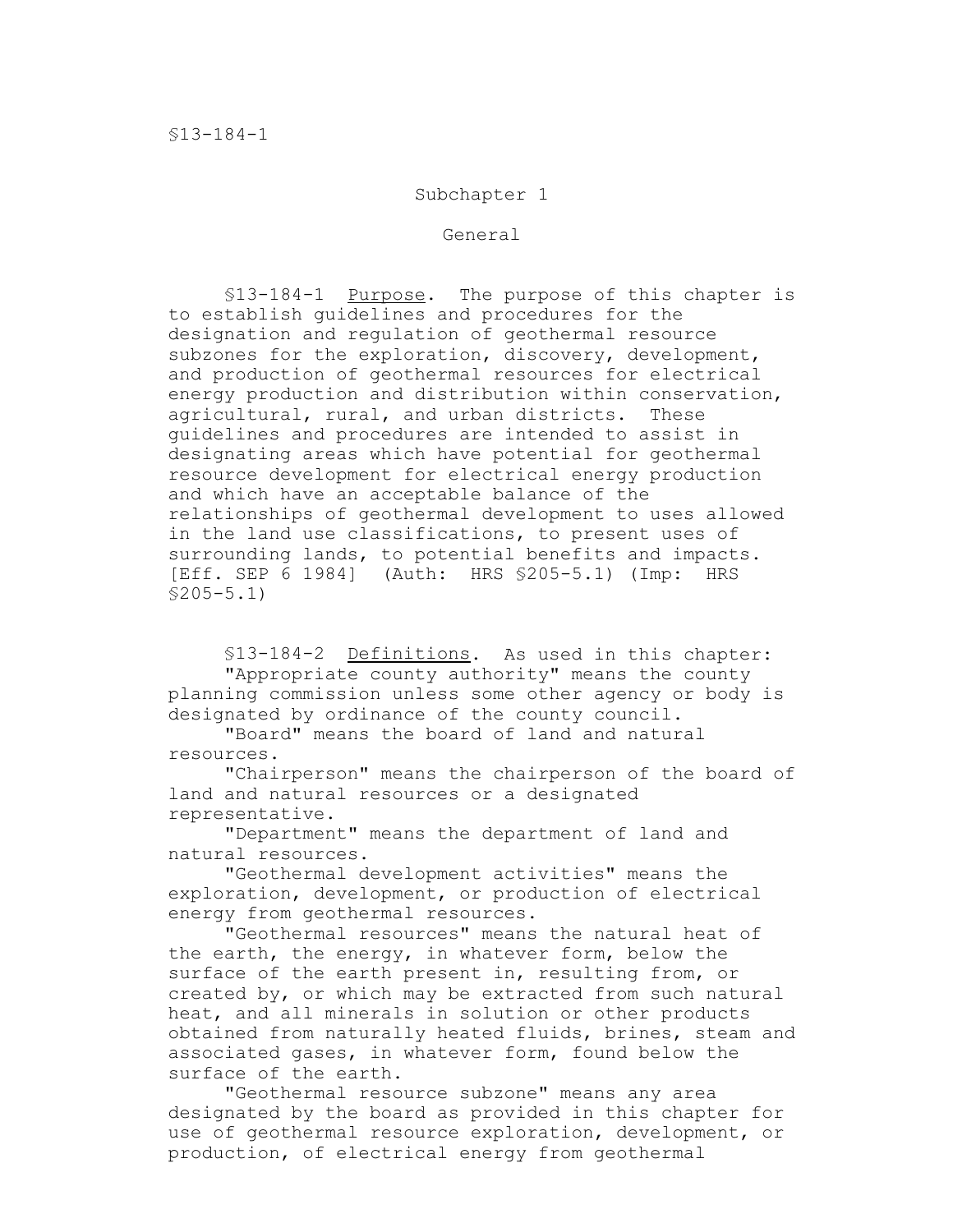resources in addition to those uses permitted in each land district under chapter 205 of the Hawaii Revised Statutes.

"Operator" means any person as defined herein engaged in drilling, maintaining, operating, producing or managing any geothermal well and appurtenances, geothermal research facility, and geothermal production or utilization facility including electric power plant.

§13-184-3

"Geothermal mining lease" means a State lease approved and issued by the board in accordance with chapter 182, Hawaii Revised Statutes, and chapter 183 of title 13, Administrative Rules entitled "Rules on Leasing and Drilling of

Geothermal Resources".

"Special use permit" means a permit issued by the county planning commission for certain unusual and reasonable uses within agricultural and rural districts other than those for which the district is classified. [Eff. SEP 6 1984] (Auth: HRS §205-5.1) (Imp: HRS §205-5.1)

§13-184-2.1 Geothermal resource subzones. Geothermal resource subzones may be designated within the urban, rural, agricultural and conservation land use districts established under section 205-2, Hawaii Revised Statutes. Only those areas designated as geothermal resources subzones may be utilized for geothermal development activities in addition to those uses permitted in each land use district under chapter 205, Hawaii Revised Statutes. Geothermal development activities may be permitted within urban, rural, agricultural, and conservation land use districts in accordance with chapter 205, Hawaii Revised Statutes, rules of the appropriate county authority, and these administrative rules.

The board shall have the responsibility for designating areas as geothermal resource subzones, except that the total area within an agricultural district which is the subject of a geothermal mining lease approved by the board, and any part or all of which area is the subject of a special use permit issued by the county for geothermal development activities, on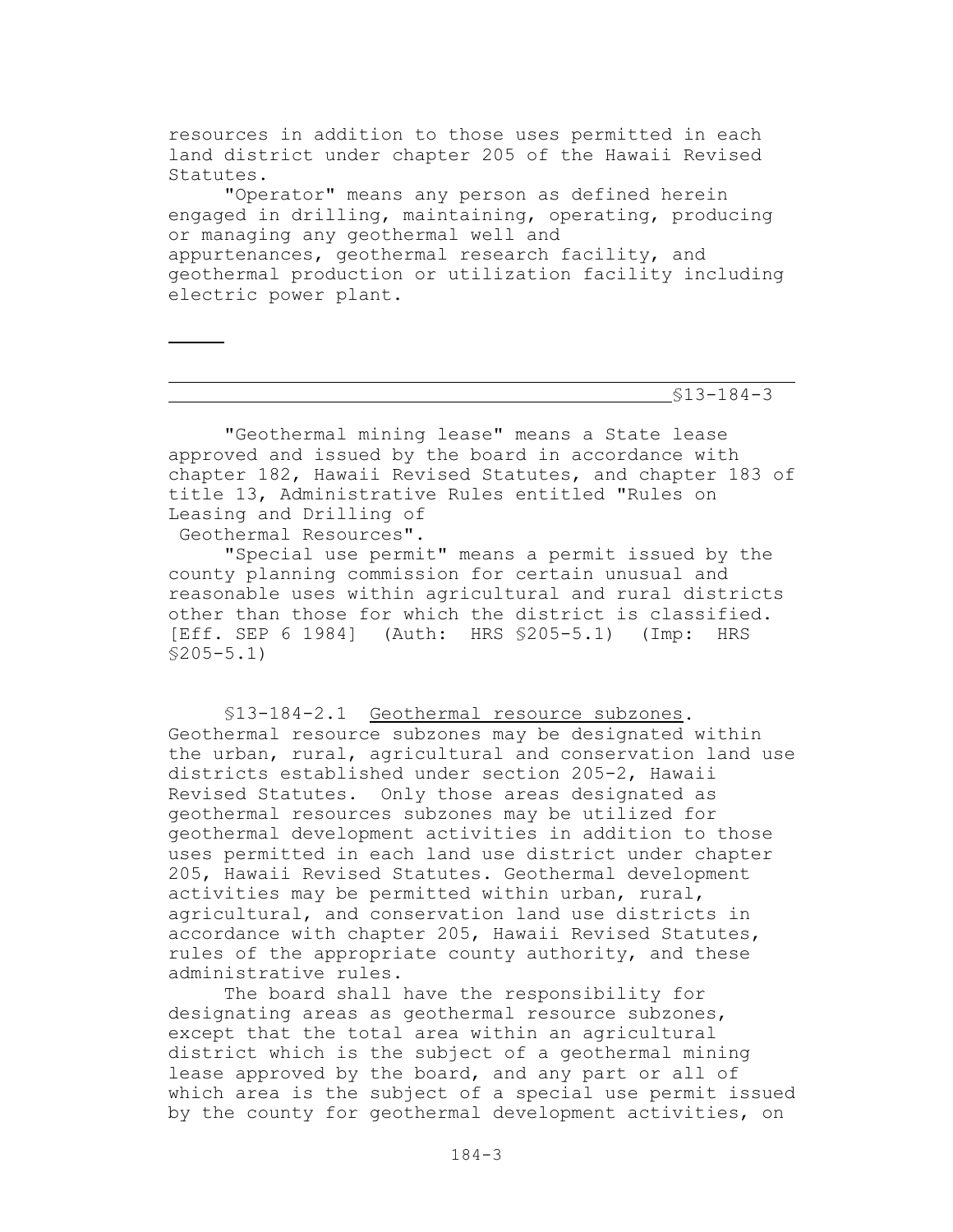or before May 25, 1984, is hereby designated as a geothermal resource subzone for the duration of the lease.

The authority of the board to designate geothermal resource subzones shall be an exception to those provisions of chapter 205, Hawaii Revised Statutes, and of section 46-4, Hawaii Revised Statutes, authorizing the land use commission and the counties to establish and modify land use districts and to regulate uses therein.

The provisions of these administrative rules shall not abrogate nor supersede the provisions of chapters 182, entitled "reservation and disposition of government mineral rights" and 183, entitled "forest reservations, water development, zoning", Hawaii Revised Statutes, and chapter 183 of title 13, department administrative rules entitled "rules on leasing and drilling of geothermal resources". [Eff. SEP 6 1984] (Auth: HRS §205-5.1) (Imp. HRS §205-5.1)

§13-184-3 Subzone objectives. The establishment and regulation of geothermal resource subzones is intended to facilitate geothermal development activities in those areas of the State where such activities will serve, in overall

§13-184-3

perspective, the best interest of the State, premised upon the criteria set forth in section 13-184-6. The major objectives are:

- (1) To allow geothermal development activities to help achieve the State's goal of energy selfsufficiency and broaden the State's economic base through development of a natural resource;
- (2) To allow geothermal development activities in areas where such activities would be of greater benefit to the State than the existing or future use of such areas; and
- (3) To allow geothermal development activities in areas of the State which best demonstrate an acceptable balance among the criteria set forth in §13-184-6. [Eff. SEP 6 1984] (Auth: HRS §205-5.1)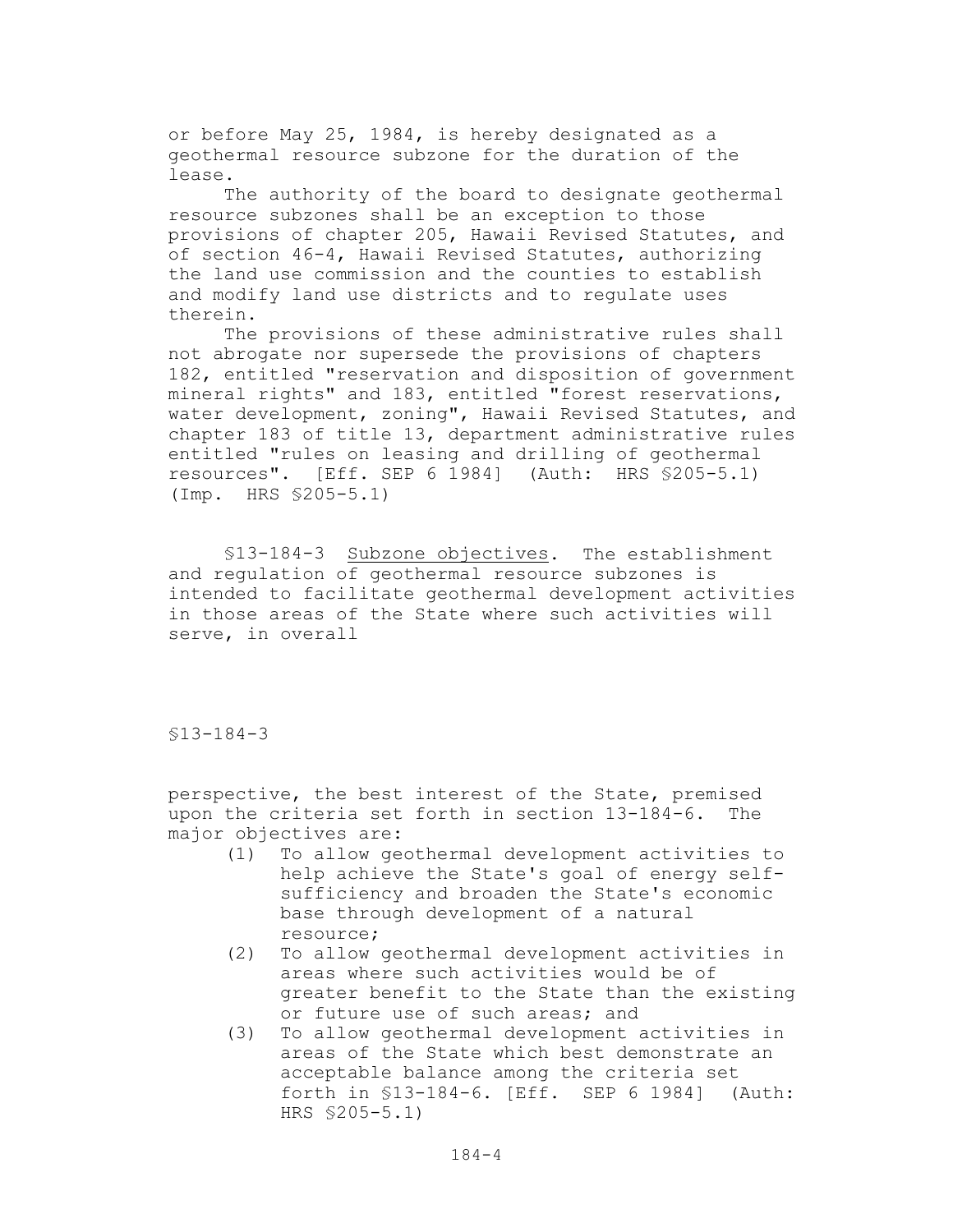## Subchapter 2

Designation of Geothermal Resource Subzones

§13-184-4 Board initiated subzone designation. Beginning in 1983, and prior to the designation of any area as a geothermal resource subzone, the board shall first make or cause to be made a county-by-county assessment of those areas within the State which have potential for geothermal development activities. The methods to be used for making the assessments shall be left to the discretion of the board, provided that the board shall as a minimum consider the criteria set forth in section 13-184-6. The board may in its discretion base its methods for assessment on currently available public information. Where applicable, the board shall consider the objectives, policies and guidelines set forth in part I of chapter 205A, Hawaii Revised Statutes, and the provisions of chapter 226, Hawaii Revised Statutes.

The initial county-by-county assessments of areas with geothermal potential shall be revised or updated by the board at least once every five years beginning in 1988, or at any lesser interval of years at the discretion of the board. [Eff. SEP 6 1984] (Auth: HRS §205-5.1) (Imp: HRS §205-5.1)

§13-184-5 Landowner initiated subzone designation. In addition to designations initiated by the board, any property owner, State mining lease applicant, geothermal mining lessee, or person with an interest in real property may initiate an application for designation of any area with geothermal potential as a geothermal resource subzone by specifying the area to the board. The application and three copies shall be accompanied by the following information:

§13-184-6

(1) Names and addresses of the applicant, operator, owner of the geothermal mineral rights, landowner if not the same as the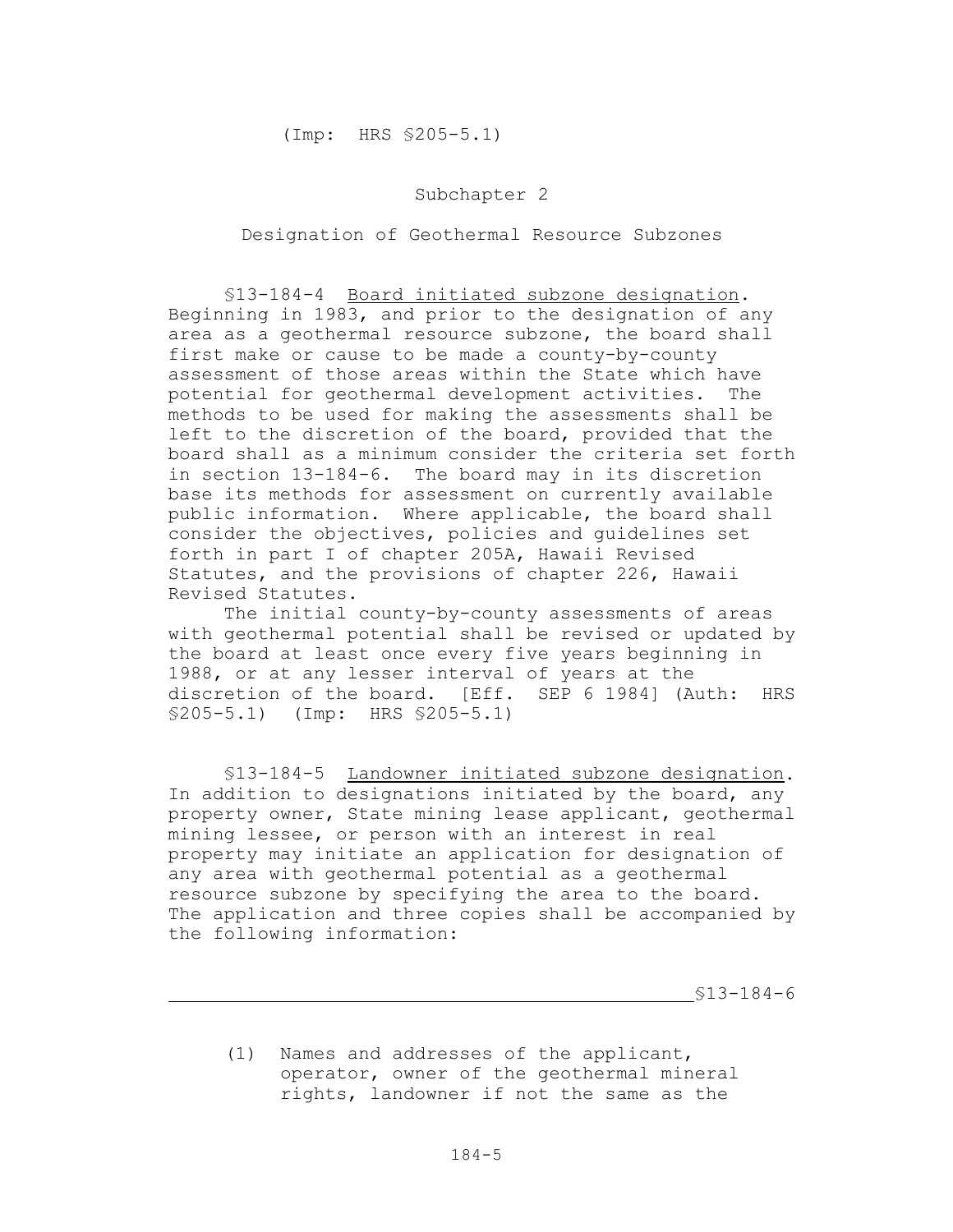applicant, and the geothermal lease number, if applicable;

- (2) Evidence that the applicant is qualified to submit such a petition;
- (3) An accurate description and map of the area desired to be designated as a geothermal resource subzone;
- (4) A statement by applicant of the purpose, justification, and need for designation; and
- (5) An assessment report based on the criteria set forth in section 13-184-6 and any other information to support the proposed designation.

Applications for geothermal resource subzones shall be submitted to the department for approval by the board. Each application shall be accompanied by a filing fee of \$100.00. The chairperson shall review the application for completeness and may request additional information deemed necessary to process the application for board approval. The chairperson shall notify the applicant in

writing of the acceptance of the completed application. Within 180 days of the written notification of acceptance of the application, the board shall publish notice of and hold public hearings and render a decision on designating any part or all of the area requested for designation as a geothermal resource subzone. If the request for geothermal resource subzone is denied, the board shall state its reason for its decision. If the board fails to hold a hearing and render a decision within 180 days after issuance of the notice of acceptance of the application, the application is deemed approved subject to the conditions of section 13-184-11. [Eff. SEP 6 1984] (Auth: HRS §205-5.2) (Imp: HRS §205-5.2)

§13-184-6 Criteria for designation of subzones. The board, in designating an area as a geothermal resource subzone, shall be guided by the selection of those areas that can demonstrate an acceptable balance among the criteria set forth below:

- (1) That the area has potential for geothermal development activities;
- (2) That there is a known or likely prospect for the utilization of geothermal resources for electrical energy production;
- (3) That any potential geologic hazards to geothermal production or use in the proposed area are examined;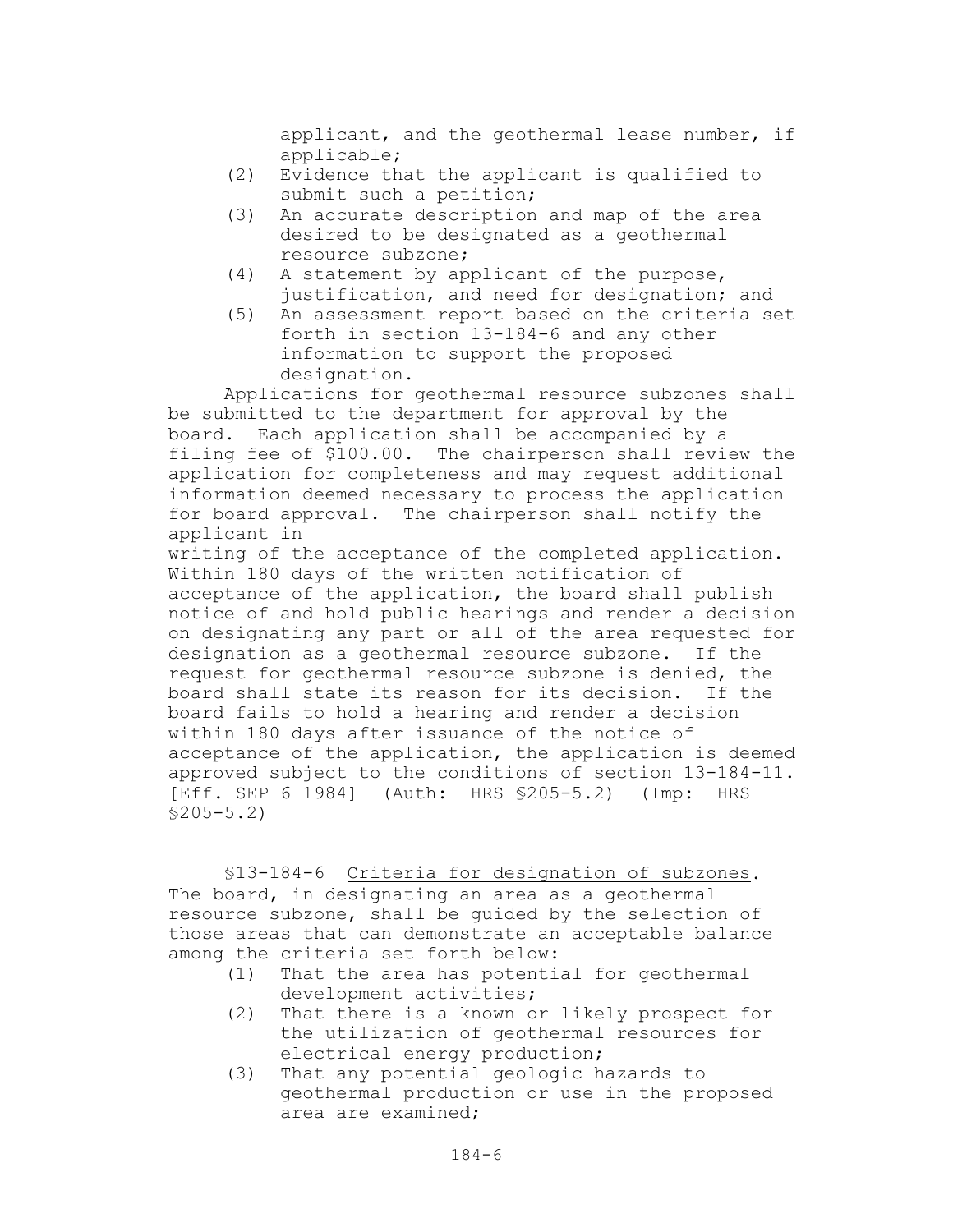- (4) That any environmental or social impacts of the development of geothermal resources within the proposed area be considered;
- (5) That the compatibility of development and utilization of geothermal resources within the proposed area is considered with other allowed uses within the area and within the surrounding lands; and

§13-184-6

(6) That the potential benefits to be derived from geothermal development and utilization in the proposed area be in the interest of the county or counties involved and the State as a whole. [Eff. SEP 6 1984] (Auth: HRS \$205-5.2) (Imp: HRS §205-5.2)

§13-184-7 Environmental impact statement not required. An environmental impact statement as defined under chapter 343, Hawaii Revised Statutes, shall not be required in assessing any area proposed for designation as a geothermal resource subzone. [Eff. SEP 6 1984] (Auth: HRS §205-5.2) (Imp: HRS §205-5.2)

§13-184-8 Notice and public hearings. When the board or a qualified applicant proposes an area for designation as a geothermal resource subzone, the board shall hold a public hearing in reasonably close proximity to the proposed area and publish a notice of the public hearing setting forth:

- (1) A description of the proposed area;
- (2) An invitation for public comment; and
- (3) The date, time, and place of the public hearing where written or oral testimony may be submitted or heard.

Such notice shall be published on three separate days in a newspaper of general circulation statewide and in the county in which the public hearing is to be held. The first publication shall be not less than twenty days before the date set for the hearing. Copies of the notice shall be mailed to the State department of planning and economic development and the planning commission and planning department of the county in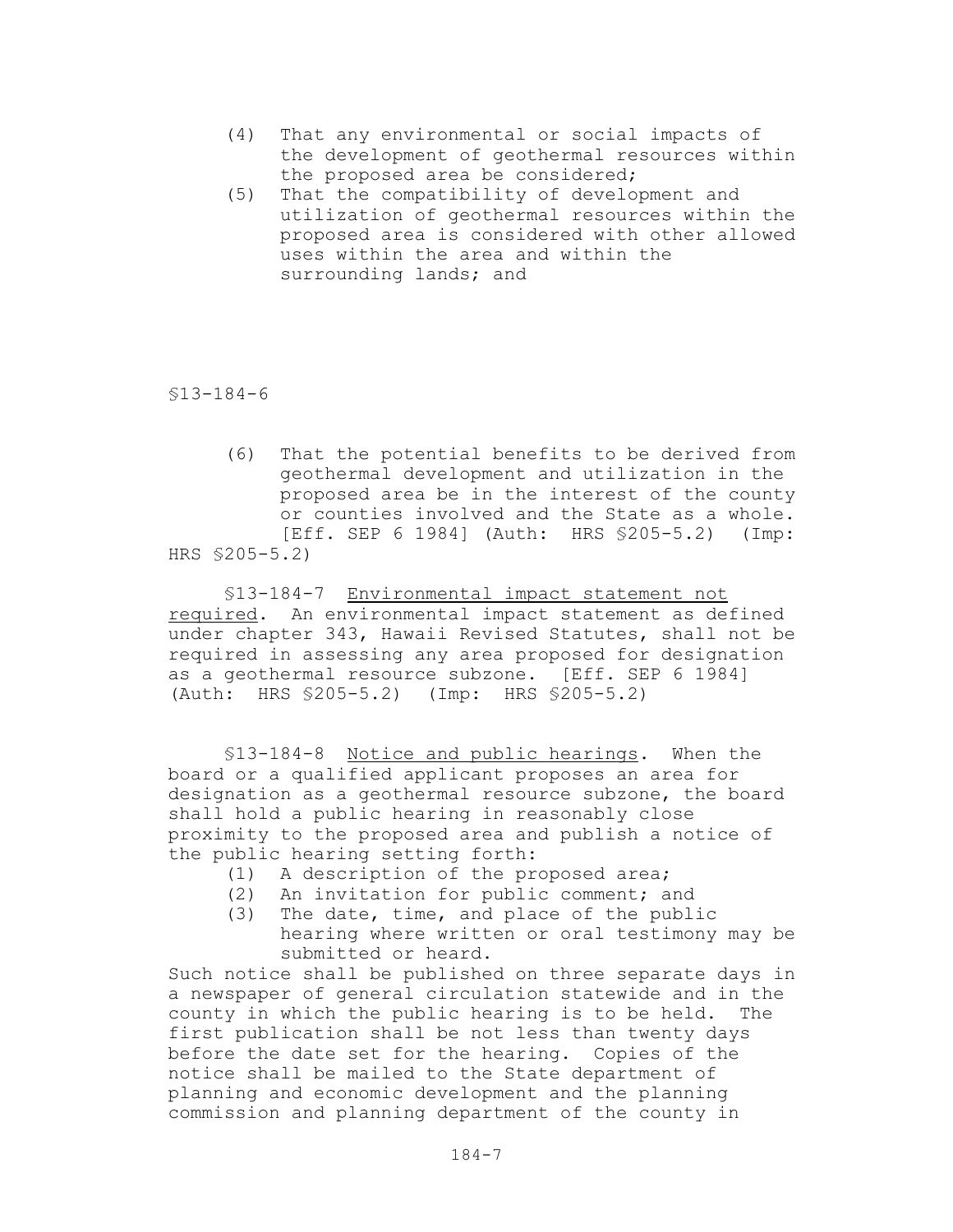which the proposed area is located. Publication of the notice of public hearing shall be considered sufficient notice to all landowners and persons who might be affected by the proposed designation.

The public hearing shall be held before the board and the conduct of the public hearing shall not be delegated to any agent or representative of the board. All persons and agencies shall be afforded the opportunity to submit data, views, and arguments whether orally or in writing. The department of planning and economic development and the affected county planning department shall be permitted to appear at the public hearing and make recommendations concerning the proposal to designate an area. [Eff. SEP 6 1984] (Auth: HRS §205-5.2) (Imp: HRS §205-5.2)

§13-184-9 Decision of the board. At the close of the public hearing, the board shall consider all the testimony and after deliberation make a decision to designate any portion, all or none of the proposed area or announce the date on which it will render its decision. The board may designate a proposed area as a geothermal resource subzone only if it finds the proposed area possesses an

§13-184-11

acceptable balance of the criteria set forth in section 13-184-6. If the board designates an area as a geothermal resource subzone it shall cause a notice of its decision to be published in a newspaper of general circulation statewide and in a newspaper of general circulation in the county in which the area is located and when so published its decision shall be final unless otherwise ruled invalid by a court of appropriate jurisdiction. Upon request, the board shall issue a concise statement of its findings and the principal reasons for its decision to designate a particular area. [Eff. SEP 6 1984] (Auth: HRS §205-5.2) (Imp: HRS §205-5.2)

§13-184-10 Modification and withdrawal of existing subzones. Modification of the boundaries or the withdrawal of an existing designated geothermal resource subzone may be initiated by the board or by any property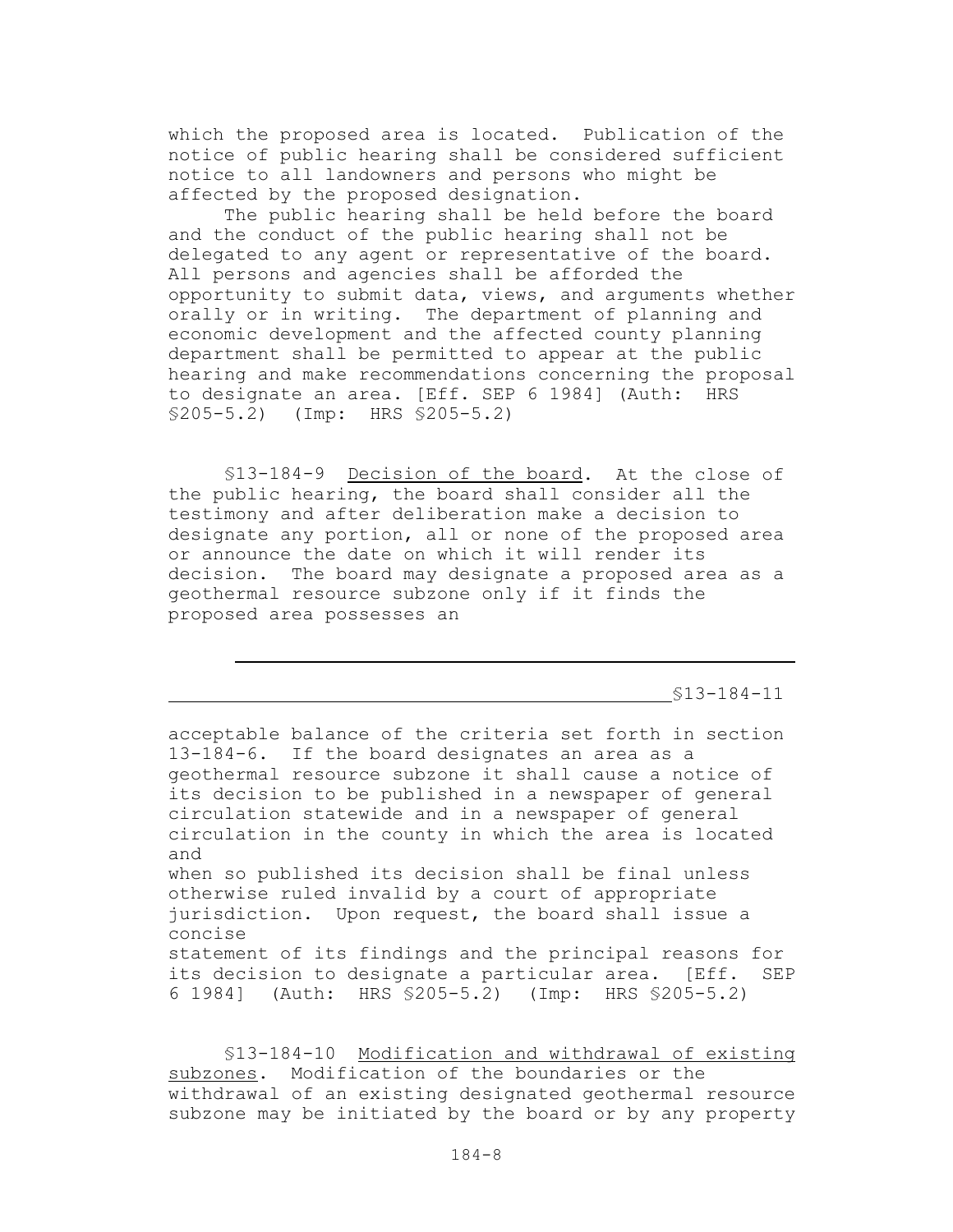owner, State mining lease applicant, geothermal mining lessee, or person with an interest in real property that is within the designated subzone. The procedure for modifying the boundaries or withdrawal of an existing designated geothermal resource subzone shall be conducted pursuant to the provisions of chapter 91, Hawaii Revised Statutes. The board shall withdraw a designation only upon finding by a preponderance of the evidence that the area is no longer suited for designation; provided, however, that within an existing subzone with active geothermal development activities, the area may not be modified or withdrawn. An environmental impact statement as defined under chapter 343, Hawaii Revised Statutes, shall not be required in assessing any modification of the boundaries or withdrawal of subzones. [Eff. SEP 6 1984] (Auth: HRS §205-5.2) (Imp: HRS §205-5.2)

## Subchapter 3

Regulation of Geothermal Resource Subzones

§13-184-11 Administration of subzones. Geothermal development activities within a geothermal resource subzone shall be administered as follows:

(1) The use of an area for geothermal development activities within a geothermal resource subzone shall be governed by the board, if such activities lie within a conservation use district. If geothermal development activities are proposed within a conservation district, then, after receipt of a properly filed and completed application, the board shall conduct a public hearing and, upon appropriate request, a contested case hearing pursuant to chapter 91, Hawaii Revised Statutes, to determine whether, pursuant to board regulations, a

§13-184-11

conservation district use permit shall be granted to authorize the geothermal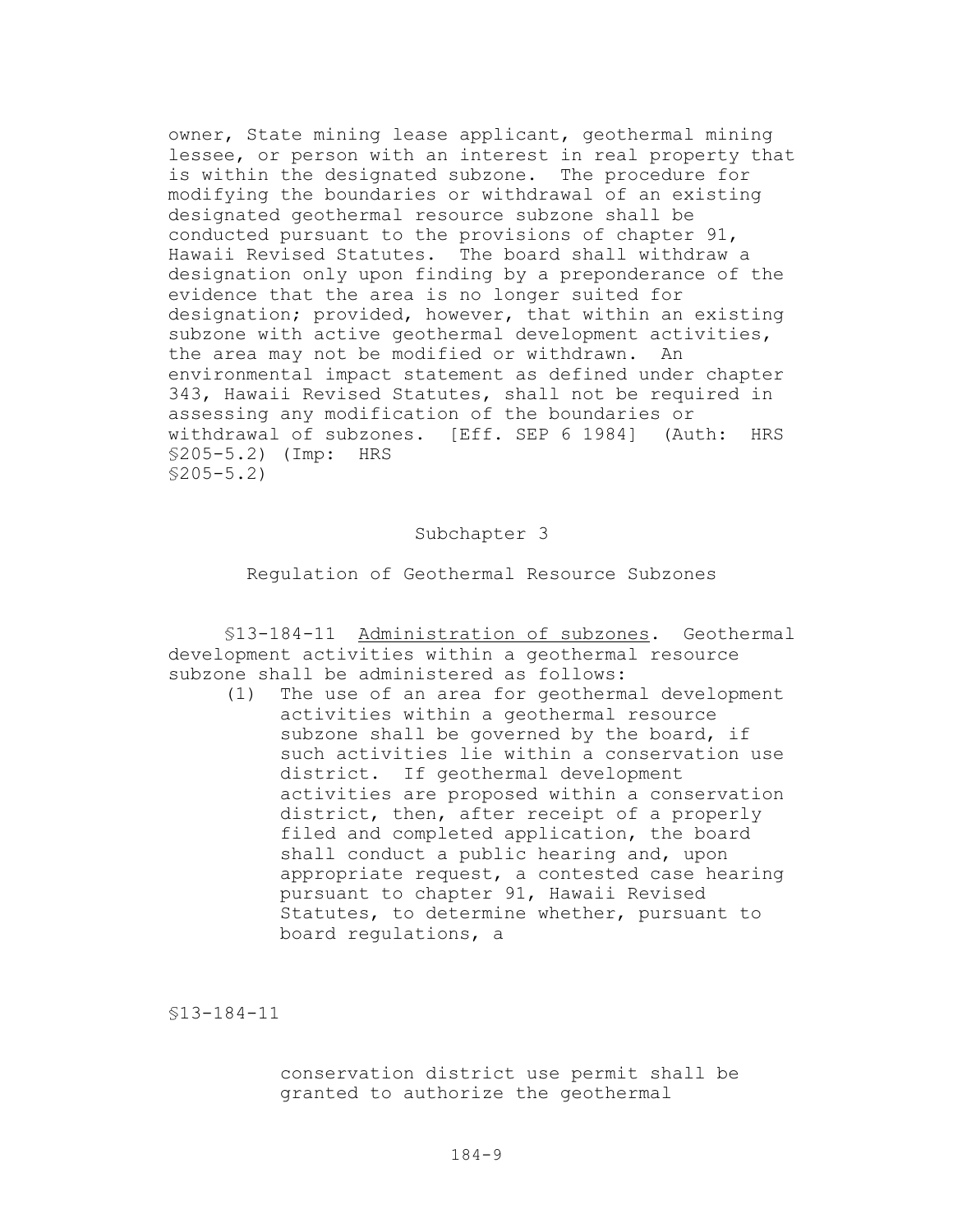development activities described in the application.

(2) The use of an area for geothermal development activities within a geothermal resource subzone shall be governed by both state and county statutes, ordinances, and rules, if such activities lie within an agricultural, rural, or urban use district; except that land use commission approval or special use permit procedures which are provided for in section 205-6, Hawaii Revised Statutes, shall not be required for the use of such subzones for geothermal development activities. In the absence of provisions in the county general plan and zoning ordinances specifically relating to the use and location of geothermal development activities in an agricultural, rural, or urban district, the appropriate county authority may issue a geothermal resource permit to allow geothermal development activities. Such uses as are permitted by county general plan and zoning ordinances by the appropriate county authority shall be deemed to be reasonable and to promote the effectiveness and objectives of chapter 205, Hawaii Revised Statutes. If provisions in the county general plan and zoning ordinances specifically relate to the use and location of geothermal development activities in an agricultural, rural, or urban district, the provisions shall require the appropriate county authority to conduct a public hearing and, upon appropriate request, a contested case hearing pursuant to chapter 91, Hawaii Revised Statutes, on any application for a geothermal resource permit to determine whether the use is in conformity with the criteria specified in section 205- 5.1(e), Hawaii Revised Statutes, for granting geothermal resource permits. If geothermal development activities are proposed within agricultural, rural, or urban districts and such proposed activities are not permitted uses pursuant to county general plan and zoning ordinances, then after receipt of a properly filed and completed application, the appropriate county authority shall conduct a public hearing and, upon appropriate request,

a contested case hearing pursuant to chapter 91, Hawaii Revised Statutes, to determine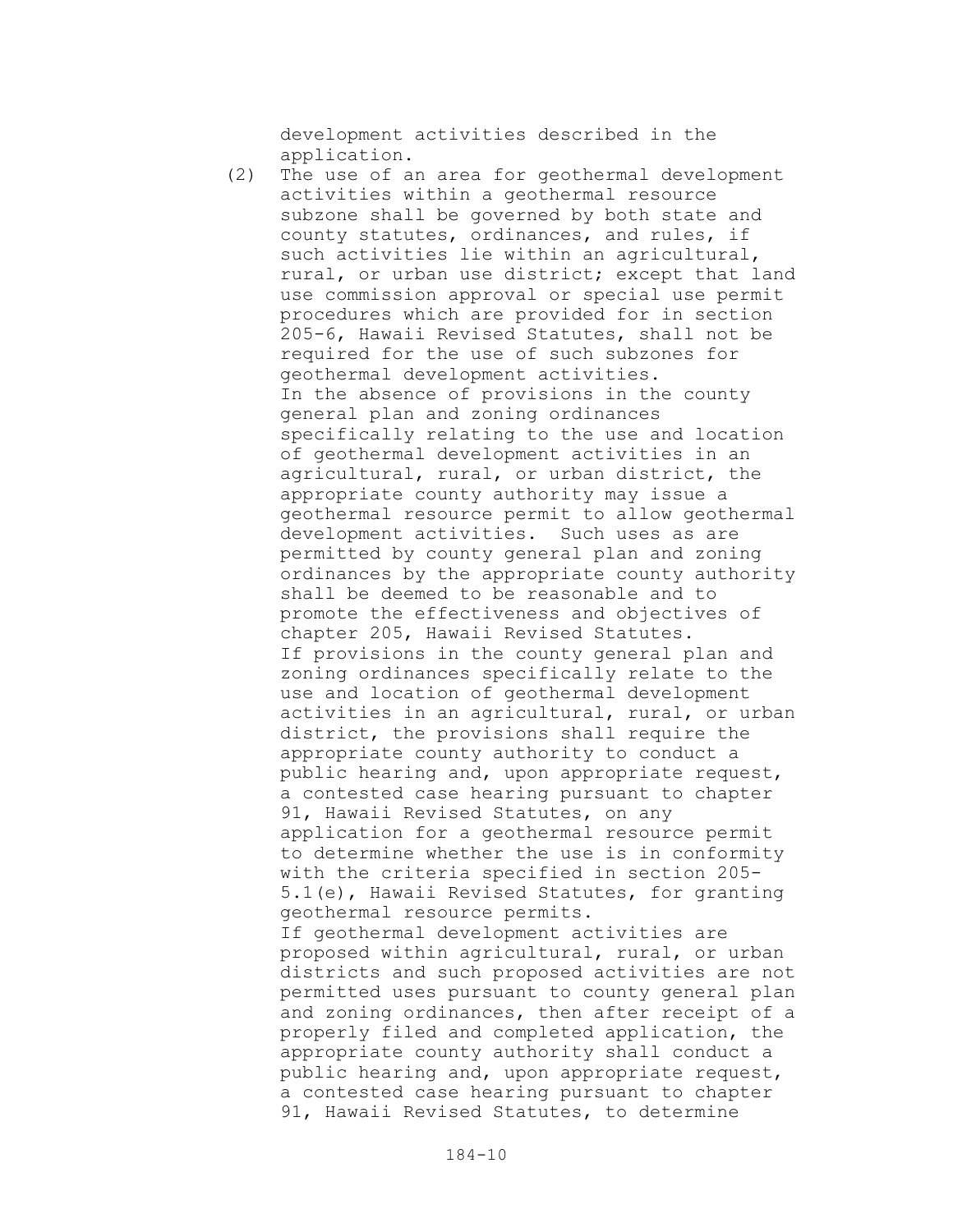whether a geothermal resource permit shall be granted to authorize the geothermal development activities described in the application. The appropriate county authority shall grant a geothermal resource permit if it finds that applicant has demonstrated by a preponderance of the evidence that:

(a) The desired uses would not have unreasonable adverse health, environmental, or socio-economic effects on residents or surrounding property; and

§13-184-11

- (b) The desired uses would not unreasonably burden public agencies to provide roads and streets, sewers, water, drainage, school improvements, and police and fire protection; and
- (c) That there are reasonable measures available to mitigate the unreasonable adverse effects or burdens referred to above.

Unless there is a mutual agreement to extend, a decision shall be made on the application by the appropriate county authority within 180 days of the date a complete application was filed; provided that if a contested case hearing is held, the final permit decision shall be made within 270 days of the date a complete application was filed.

County issued geothermal resource permits shall not abrogate nor supersede the provisions of chapters 177, 178, 182, 183, 205A, 226, 342, and 343, Hawaii Revised Statutes, and administrative rules promulgated thereunder shall apply as appropriate. [Eff. SEP 6 1984] (Auth: HRS §205-5.2) (Imp: HRS §205-5.2)